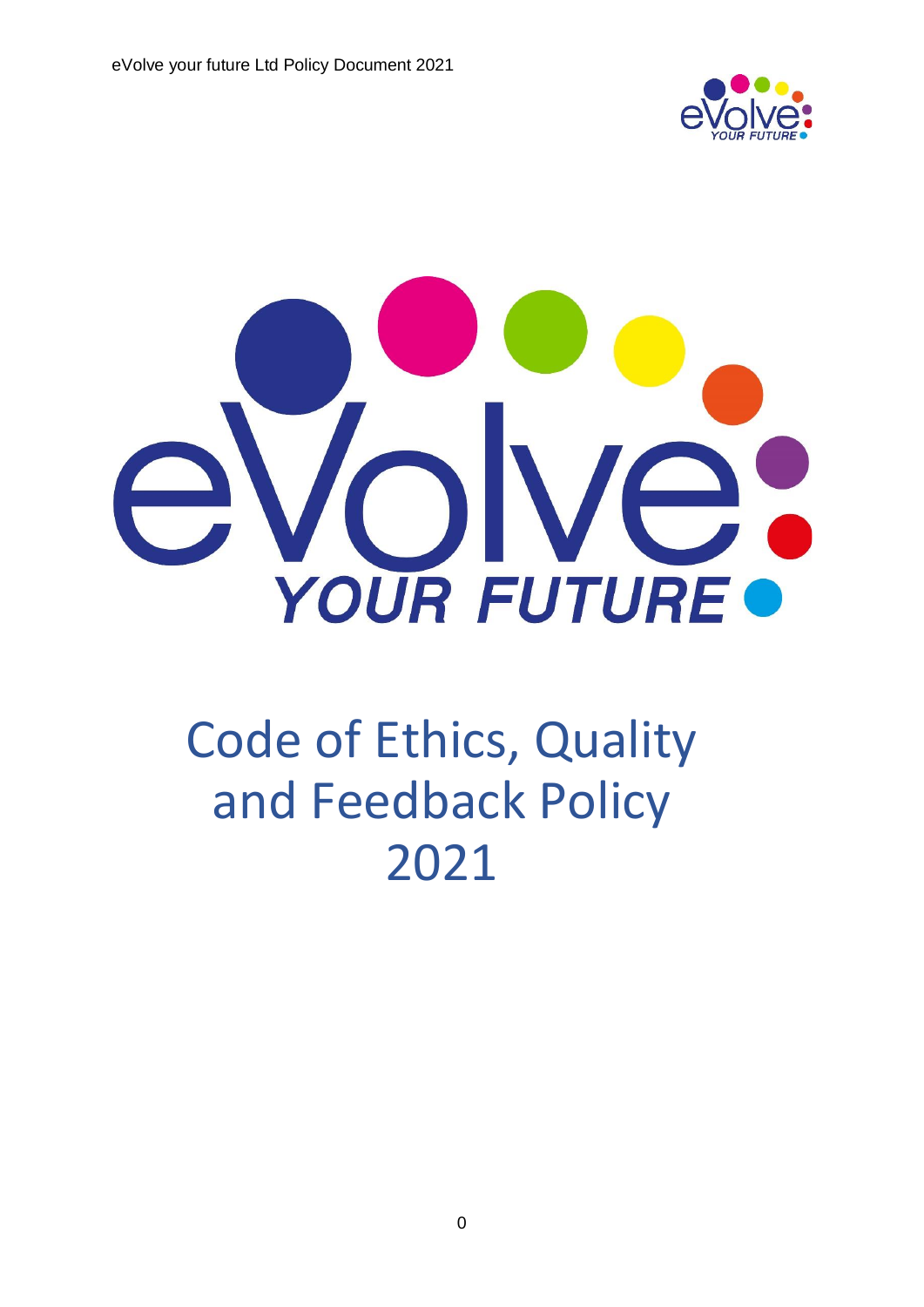

# Contents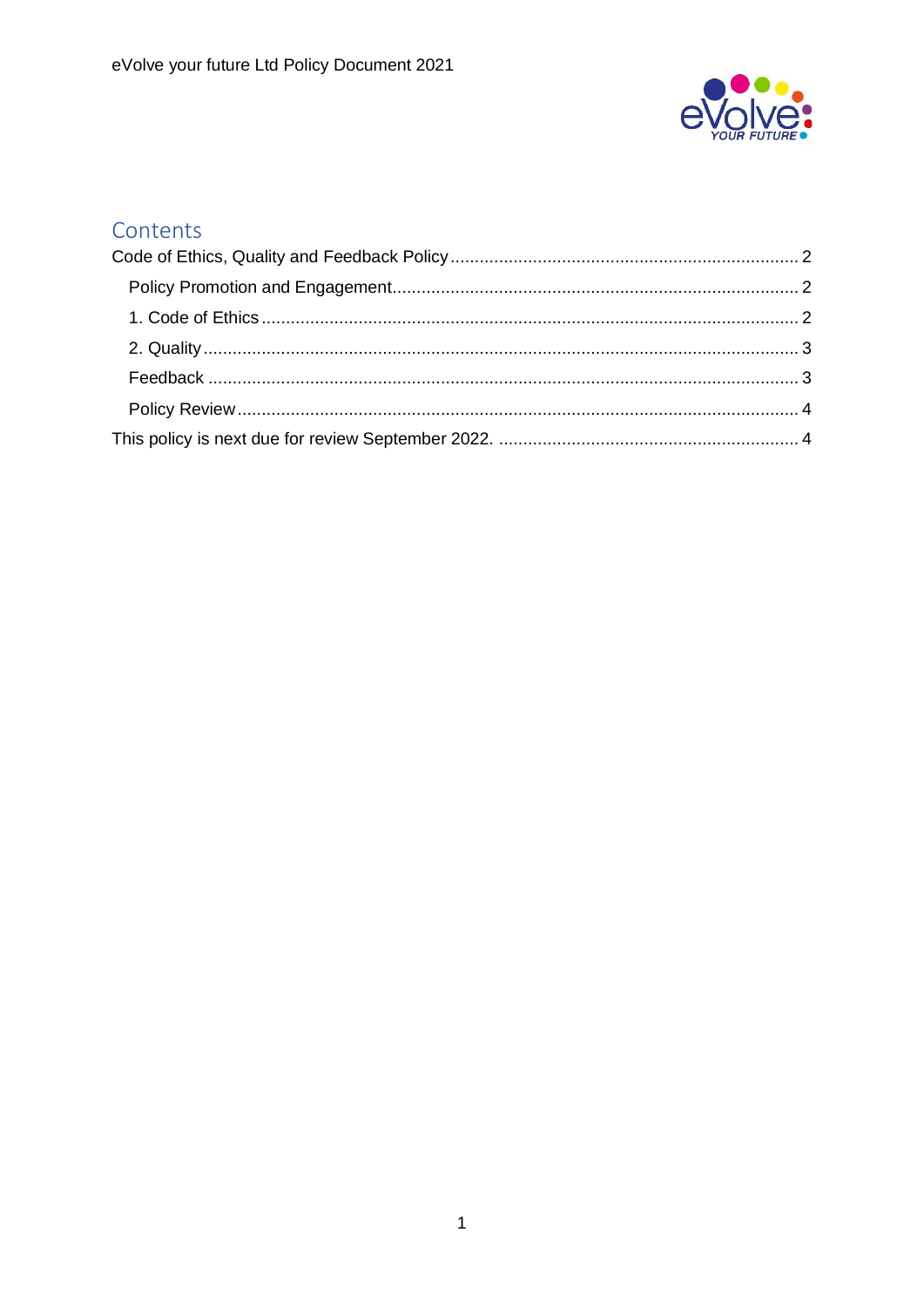

# <span id="page-2-0"></span>**Code of Ethics, Quality and Feedback Policy**

## <span id="page-2-1"></span>**Policy Promotion and Engagement**

All staff working for eVolve your future Ltd are required to read our policy documents and sign to confirm that they have done so.

EYF policies are reviewed annually unless there is a legislative or ethical reason for change to policy during the year. All colleagues are provided with an update document detailing any changes that have occurred following the last review. Each review is dated and version controlled. These changes are discussed in Team meetings with all staff and the understanding of these updates is also confirmed by a signature sheet.

Policies are in place to ensure that the company and it's staff are compliant with statutory legislation, partner regulations and the company specific requirements.

All relevant Policies can be accessed from the eVolve your future website, found at:

#### [www.evolveyourfuture.co.uk](http://www.evolveyourfuture.co.uk/)

Learners are made aware of the availability of these policies when they are signed up to our courses.

Policies are available to partners on request.

# <span id="page-2-2"></span>**1. Code of Ethics**

We are committed to providing a high quality and efficient service to our customers and stakeholders.

We aim to:

- Address the needs and requirements of all our customers and users through the provision of relevant, comprehensive and up-to-date information and advice to modern standards and to appropriate specifications.
- Determine customer/user needs and requirements through consultation and provide work of assured quality within the context of an agreed framework of standards against which it can be judged.
- Always operate to the highest professional standards; emphasise impartiality, confidentiality, reliability and promptness.
- Treat people with courtesy, respect and in a professional manner, at all times.

These standards demonstrate our commitment to best practice procedures and will be continuously reviewed in line with government recommendations.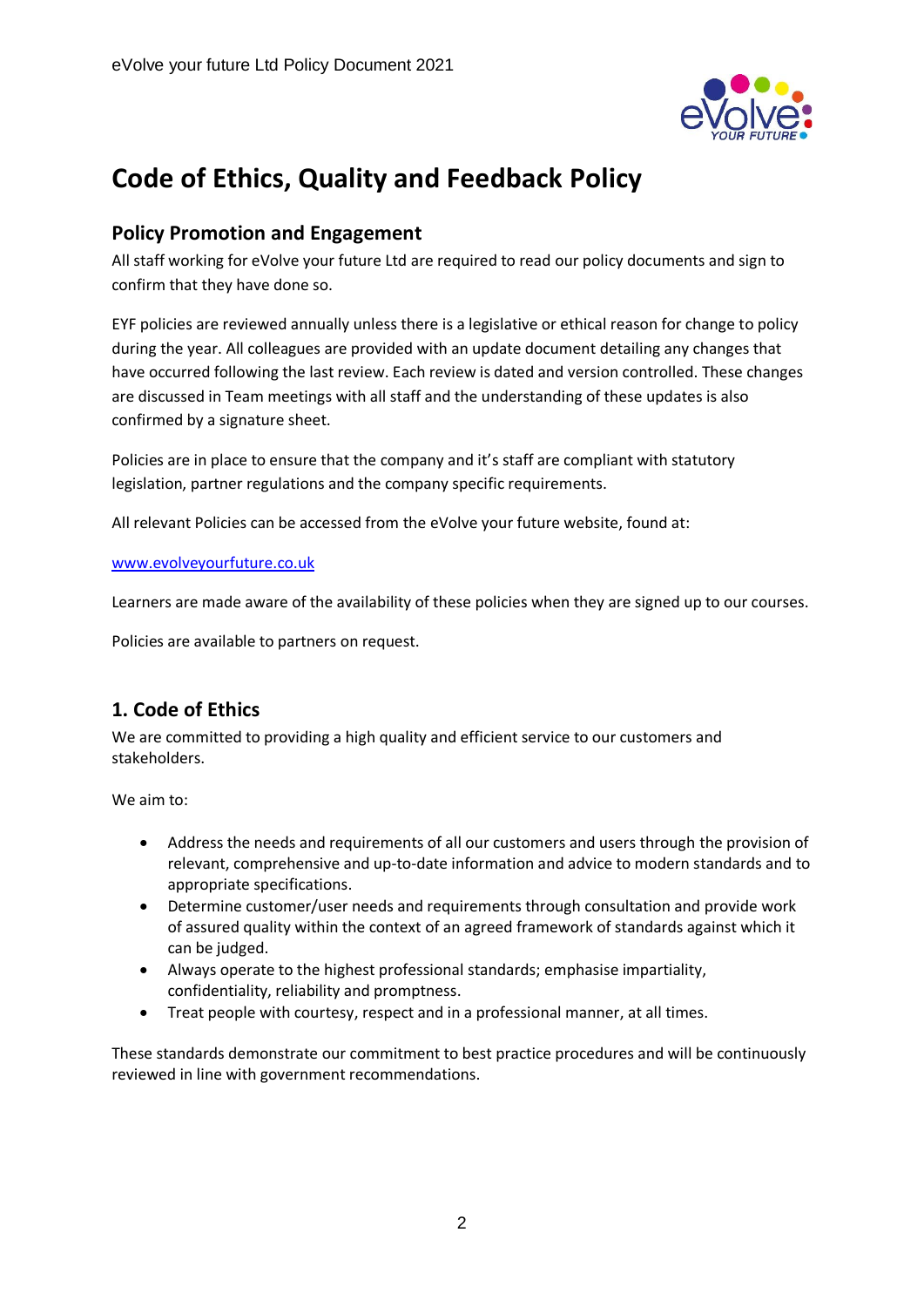

# <span id="page-3-0"></span>**2. Quality**

Our policy is one of total commitment to continuous quality improvement across the organisation with a focus on the following key objectives:

- Offering an extensive product range focusing on customers and partner's needs.
- Constantly seeking to exceed our customers and partners expectations, using procedures and processes that are reliable, efficient and economical.
- Listening carefully to the requirements of our target audience.
- Communicating promptly and honestly with our customers and partners.
- Our employees and associates are encouraged to develop their knowledge and skills to deliver the best possible service at all times.
- Everyone takes responsibility for customer satisfaction and addressing any dissatisfaction with corrective and preventative action.

Our goal is to excel in all it we do by embracing the need for continuous improvement and innovation

## <span id="page-3-1"></span>**Feedback**

Our customer's feedback provides us with opportunities to learn and improve.

We value feedback and encourage our customers to make suggestions about how we can improve our products and services.

We hope there will be times when we exceed our customers' expectations and that they will want to share the positive experience they have had with us. We are always pleased to receive customer comments as it is important for us to know when we have done a good job, so that we can promote good practice throughout our organisation and give credit to our employees where credit is due.

Customers are encouraged to give us feedback please through the completion of a feedback card which is available from Reception, alternatively customers can email us at [enquiries@evolveyourfuture.co.uk.](mailto:enquiries@evolveyourfuture.co.uk)